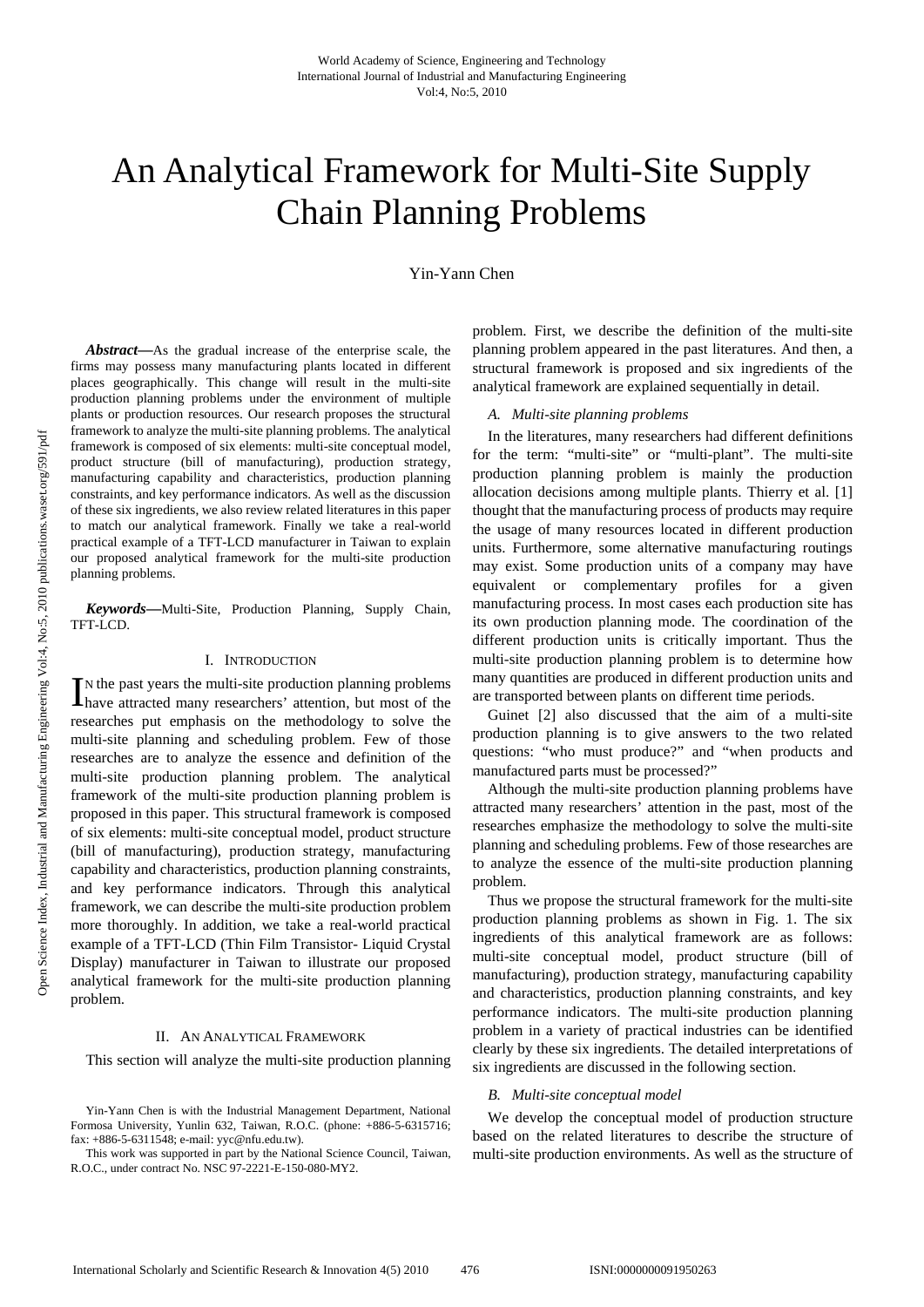multi-site production, the conceptual model includes warehouse positions, plant locations and transportation links between plants. Thus the conceptual model can clearly describe the practical multi-site production environment.



Fig. 1 An analytical framework of multi-site production planning



In order to present the conceptual model, we develop some symbols based on supply chain key model definitions of i2 software as shown in Fig. 2. The "calendar" symbol represents the usage limitation of finite resource buffers, and the "buffer" symbol stands for the resource buffers or temporal buffers in manufacturing processes. The "item" symbol describes materials, semi-finished goods or finished goods, and the SKU (stock keeping unit) is a mixture of combining the buffer and item. The "operation" symbol indicates an activity, for example, manufacturing or assembly. Finally, the "location" symbol describes the geographical positions.

The multi-site conceptual model can be distinguished three classes: external (serial chain), dyadic (parallel chain) and network. Because there are so many multi-site models in the real world that this paper just interprets and analyzes the major multi-site conceptual structure, including the seven multi-site conceptual models called respectively from Type A to Type G.

The examples of the external conceptual model are Type A and Type B. Type A is shown in Fig. 3. The plants in Type A are located in the same place. When the materials are delivered to the warehouse of upstream plants, the plant will start to produce the products. After finishing the semi-finished goods, the plants will deliver the semi-finished goods to the downstream plants. Because all of the plants in Type A are in the same place, the transportation between plants is not required. The transportation operation in our research represents the products or materials transported between different places geographically rather than the same location.



Fig. 3 Multi site conceptual model of Type A

The multi-site conceptual model of type B is as showed in Fig. 4. The mainly different point between Type A and Type B is that the upstream and downstream plants are located in different places geographically.



Type B requires the transportation operation to transfer the semi-finished goods from upstream to downstream plants. Thus the multi-site planning in Type B needs to consider the transportation planning between sites. The transportation planning may consider some constraints, for example, whether the transportation planning will be influenced by the planning output time of upstream plants, and how to select transportation modes subject to the transportation calendar etc.



Fig. 5 Multi site conceptual model of Type C



Fig. 6 Multi site conceptual model of Type D

The major types of the dyadic (parallel) model are showed in the Fig. 5 and Fig. 6, called Type C and Type D. The multiple plants are located in the same place in Type C. Thus there are not transportation operations in Type C. When the related materials are delivered to the warehouses of plants, the plants can start to produce the finished goods rather than the semi-finished goods. In Type C, the order allocation problem needs to be considered. That is, how to allocate the production quantities of customer orders to the appropriate plants for fulfilling the due dates of orders is the critical planning decision.

The multi-site conceptual model of Type D is as showed in Fig. 6. The multiple manufacturing plants are located in different places geographically. Thus in Type D, the transportation operation planning needs to be considered. In other words, the materials are directly delivered to the local warehouses of different plants. The planners must to decide the allocation problem of related materials among multiple warehouses.

The network models are showed in Fig. 7, Fig. 8 and Fig. 9, called Type E, Type F and Type G respectively. The network model is a mixture of the external (serial) and dyadic (parallel)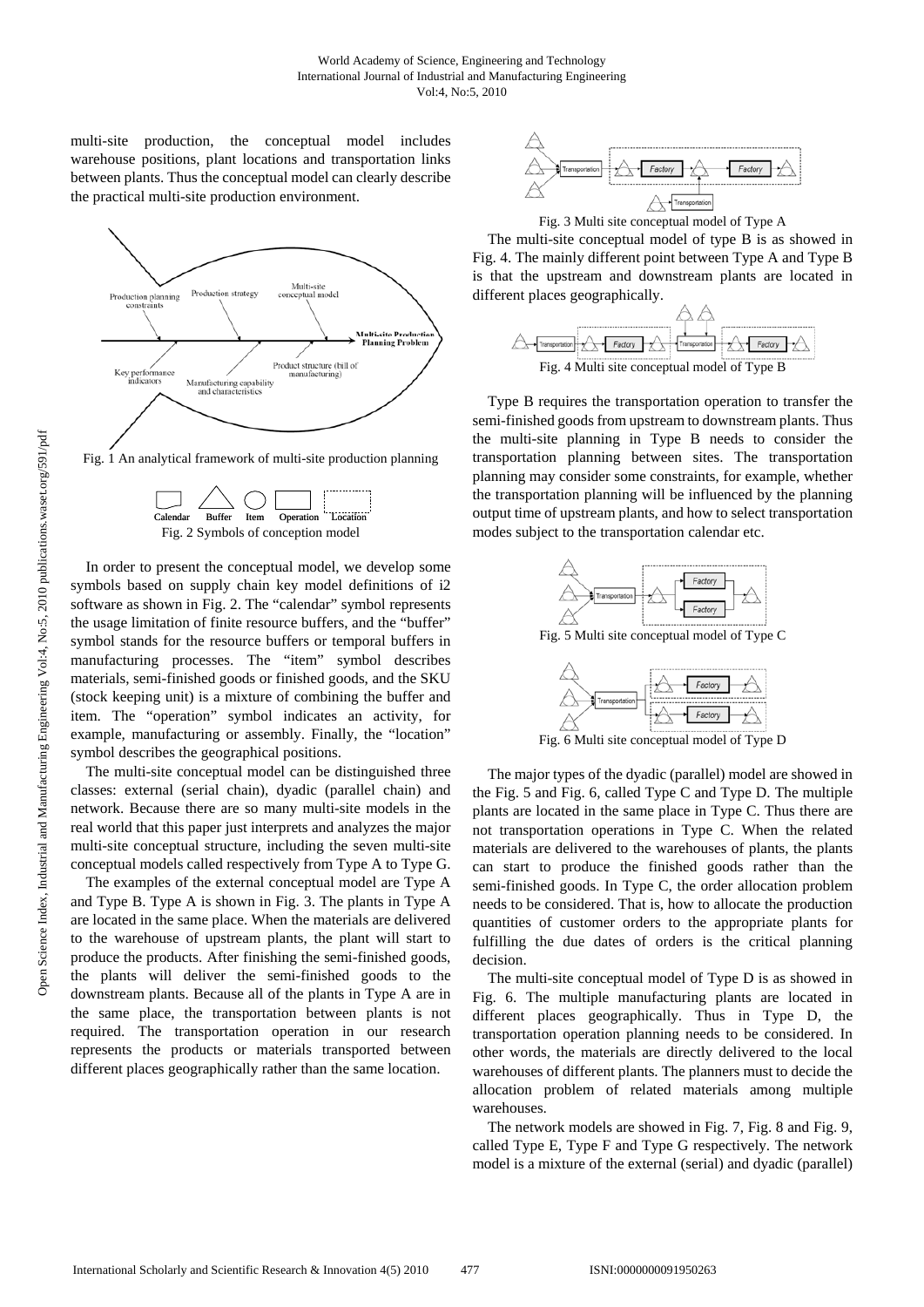model. In the network model there also have the order allocation problems similar to the dyadic model, because there are the same functions of plants in the network model. All of the plants in Type E are located in the same place, thus Type E don't have the transportation operation planning problem.





Fig. 9 Multi site conceptual model of Type G

The multi-site conceptual model of Type F is as showed in Fig. 8. The upstream and downstream plants are located in the different places geographically. Therefore, it needs to employ the transportation operations to transfer the semi-finished goods from upstream to downstream plants.

The multi-site conceptual model of type G is as showed in Fig. 9. All of the plants in Type G are located in the different places, thus there have the transportation planning among plants. And the materials are directly delivered to the local warehouses of different plants which is similar to Type D. The production planners must to decide the allocation problem of materials among warehouses.

## *C. Product structure (bill of manufacturing)*

In multi-site production planning problems, the product structure will influence the manufacturing routings of products among plants. In instance, if the product structure is simpler, then this product can be finished by a single plant. Otherwise, the product will be finished through multiple plants. Hence it will result in the multi-site planning problem. This problem needs to decide the multi-site production plan in terms of time, quantity in each plant and order (production) allocation decisions among multiple plants. Therefore the planners must understand the product structures before engaging in the multi-site planning problem. The various product structures will bring about a variety of multi-site planning problems.

#### *D. Production strategy*

Due to the environmental evolution, the production strategy has been changed from mass production- oriented to customer-oriented. The production-oriented strategy pursues the mass production in order to reduce the unit production cost. But the customer-oriented strategy changed the direction to achieve the target of fulfilling the customer demands. Therefore the production strategy has gradually changed from "make-to-stock" to "make-to-order". The customer-oriented strategy adopts the customization approach to fulfill the customer demands. The customization strategy will influence the stock points in the supply chain and business production management.

The degree of customization is decided by the decoupling point (DP). The DP will divide two categories of production strategy, one is forecast-driven, and the other is order-driven production strategy. The production operations in the upstream plants of the DP are according to the forecast demands. But in the downstream plants of the DP, the production operations are driven by customer orders.

Simchi *et al*. [3] describe the decoupling point as the concept of the "push-pull boundary". They employ the concept of the push-pull boundary to divide the production structure into "push supply chain" and "pull supply chain".

For example, as shown in Fig. 10, the production environment in front of the DP is the "push multi-site" environment, and after the DP the production environment is the "pull multi-site". The transportation operations are in the "pull multi-site" production environment. In this production structure, the semi-finished goods will be finished by "push multi-site", and then those will be stored in the warehouses owned by those plants. The production operations in "pull multi-site" are driven by customer orders. The "pull multi-site" planning will consider the multiple constraints, e.g., capacity constraints, material supplying constraints, and transportation constraints, etc. When receiving the customer orders, the "pull multi-site" acquires the semi-finished goods through transportation operations from the upstream warehouses of plants and starts to produce demand products.



Fig. 10 The first example of the decoupling point



Fig. 11 The second example of the decoupling point

Fig. 11 shows the other example, the production environment in front of the DP is the "push multi-site" environment, and after the DP the production environment is the "pull multi-site". The transportation operations are in the "push multi-site". Thus after the production in the "push multi-site", the semi-finished goods directly deliver to the local warehouses of the downstream plants ("pull multi-site"). The "pull multi-site" doesn't have order or material allocation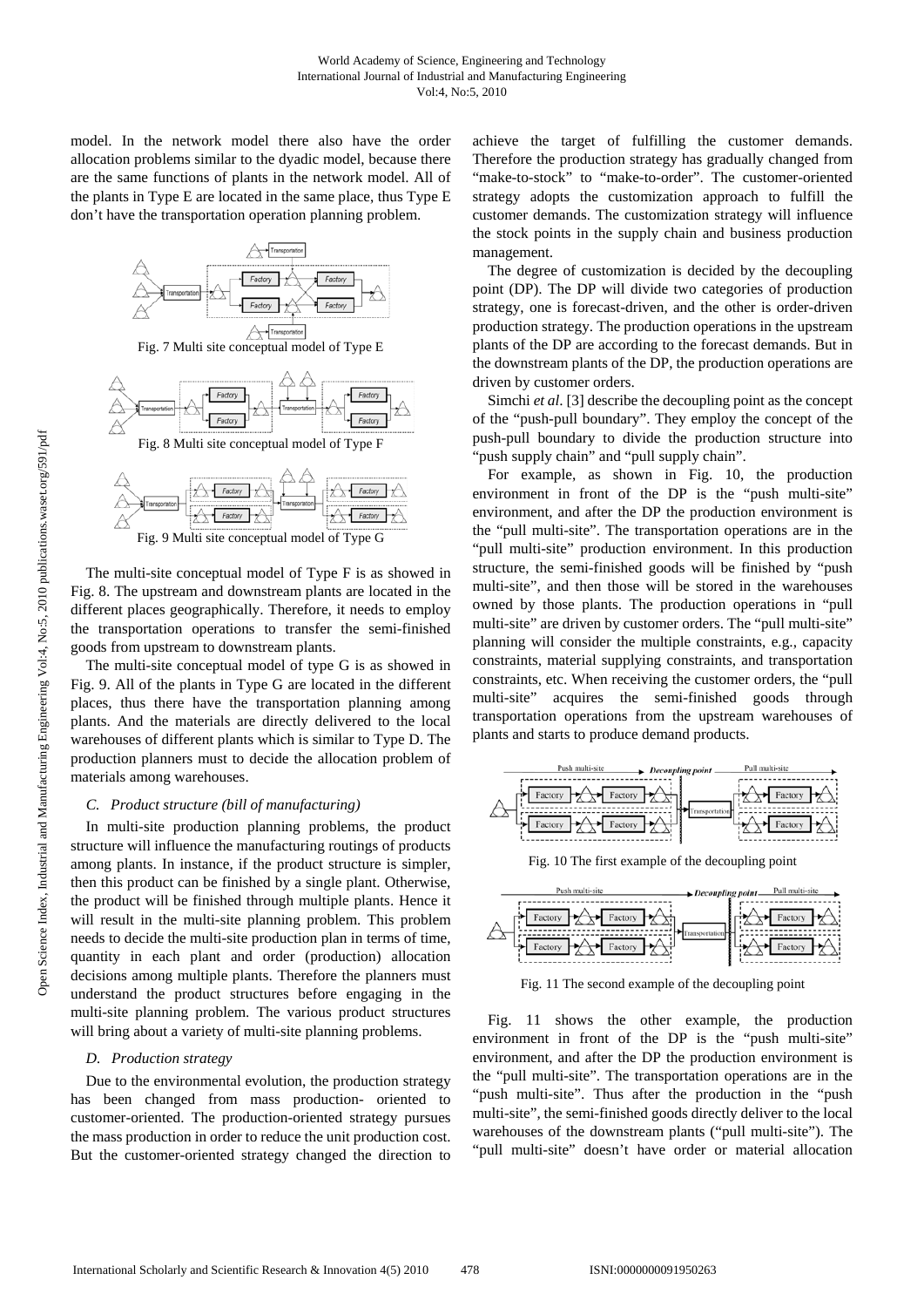problems.

We review the related literatures:

y *External (serial) multi-site, considering transportation planning* 

Huang [4] addressed the external (serial) multi-site structure model and considered the transportation planning operations among plants. The multi-site environment focuses on the Array and Cell processes in the TFT-LCD industry.

y *External (serial) multi-site, not considering transportation planning* 

Gnoni et al. [5] studied the external (serial) multi-site model in the automobile industry. This paper planed that how many quantity will be produced in every production period of each plant in the multi-site environment. The goal is to achieve the balance between supply and demand.

y *Dyadic (parallel) multi-site, considering transportation planning* 

Timpe and Kallrath [6] discussed the dyadic (parallel) multi-site model in the chemical industry. The multi-site model considered the transportation planning. The plants have the same manufacturing processes so that they can produce the same products. And these plants have the complementary relationship. All plants can independently produce the products from raw materials to finished goods. These plants are located in Europe, the Unite States and Asia. The planners must decide which products or what quantities will be delivered to other sales regions to sell.

y *Dyadic (parallel) multi-site, not considering transportation planning* 

Moon et al. [7] proposed the dyadic (parallel) multi-site model and this category don't consider the transportation planning among plants. The transportation activity planning considered in this paper is the transmission of products between machines within a certain plant or plants for a quite short time.

*Network multi-site, considering transportation planning* 

Jang et al. [8] depicted the network multi-site model and the model incorporates transportation planning. The authors define the elements of the multi-site structure are plant (P), warehouse (W), distribution (D) and customer (C). They divided the network multi-site model into P-P-P model, P-P-W model and W-D-C model for discussion. For example, the P-P-W model decided the production quantity in each plant, stock quantity in each warehouse and transportation quantities between sites.

y *Network multi-site, not considering transportation planning* 

Leachman et al. [9] addressed the network multi-site model in the semiconductor industry. This network multi-site structure includes five manufacturing processes: wafer fabrication, wafer probe, assembly, initial test and finial test. These five segments are located in different plants. And they have the sequential relationship. The authors employ the IMPReSS (Integrated Manufacturing Production Requirement Scheduling System) to plan the semiconductor multi-site planning problem. The IMPReSS divided five modules: test requirements planner, die requirements planner, front-end requirements planner (capacitated loading and allocation to back ends), back end capacitated loading, and availability calendar.

# *E. Manufacturing capability and characteristics*

Every plant based on different products and production strategies has the different manufacturing facilities and production characteristics. The manufacturing process generally can be divided three types: flow shop manufacturing, job shop manufacturing and fixed site manufacturing. The multi-site production planning will be influenced by the above-mentioned manufacturing process and production strategy.

Each product has the different production characteristics and manufacturing lead time. There will also have distinct qualities of the same products due to different machines whose functions are the same. Even though the plants have the same manufacturing process or machines, the qualities of products will be different. For example, two plants have the same production processes but they are located in different places geographically. They will produce the different qualities of products. Therefore, the planners need to understand the manufacturing capability and characteristics of each plant before engaging in the multi-site production planning problem.

# *F. Production constraints*

The production constraint is one of the major factors to influence the multi-site planning. The production constraints can be classified as the hard constraints and soft constraints. The hard constraint is defined it can not be violated, for example, the arrival time of materials, capacity usage constraints etc. And the soft constraint is defined it can be released or violated flexibly if necessary, e.g., the due date of products. Thus the production planning constraints in the different industries are distinct. Every industry has own specific constraints.

# *G. Performance indicators*

Performance indicators are the target of multi-site production planning problem. The performance indicators selected depend on the various industries and production environments. In the past literatures, the performance indicators can be divided four categories: Due Date, Flow Time, Work Center Utilization and Cost.

The target pursued of the multi-site planning problem in the literatures is almost to minimize the total costs. The costs include the production cost, the set-up cost, the inventory holding cost, and the transportation cost etc. The researches whose targets are to maximize profits or to minimize the tardiness time are few. If the target is to minimize the total costs, most of the planning methods in the past researches are the mathematic programming or operations research.

# III. CASE: A TFT-LCD MANUFACTURER

In this section, we take a practical example of a TFT-LCD (Thin Film Transistor-Liquid Crystal Display) manufacturer in Taiwan to illustrate our proposed analytical framework of the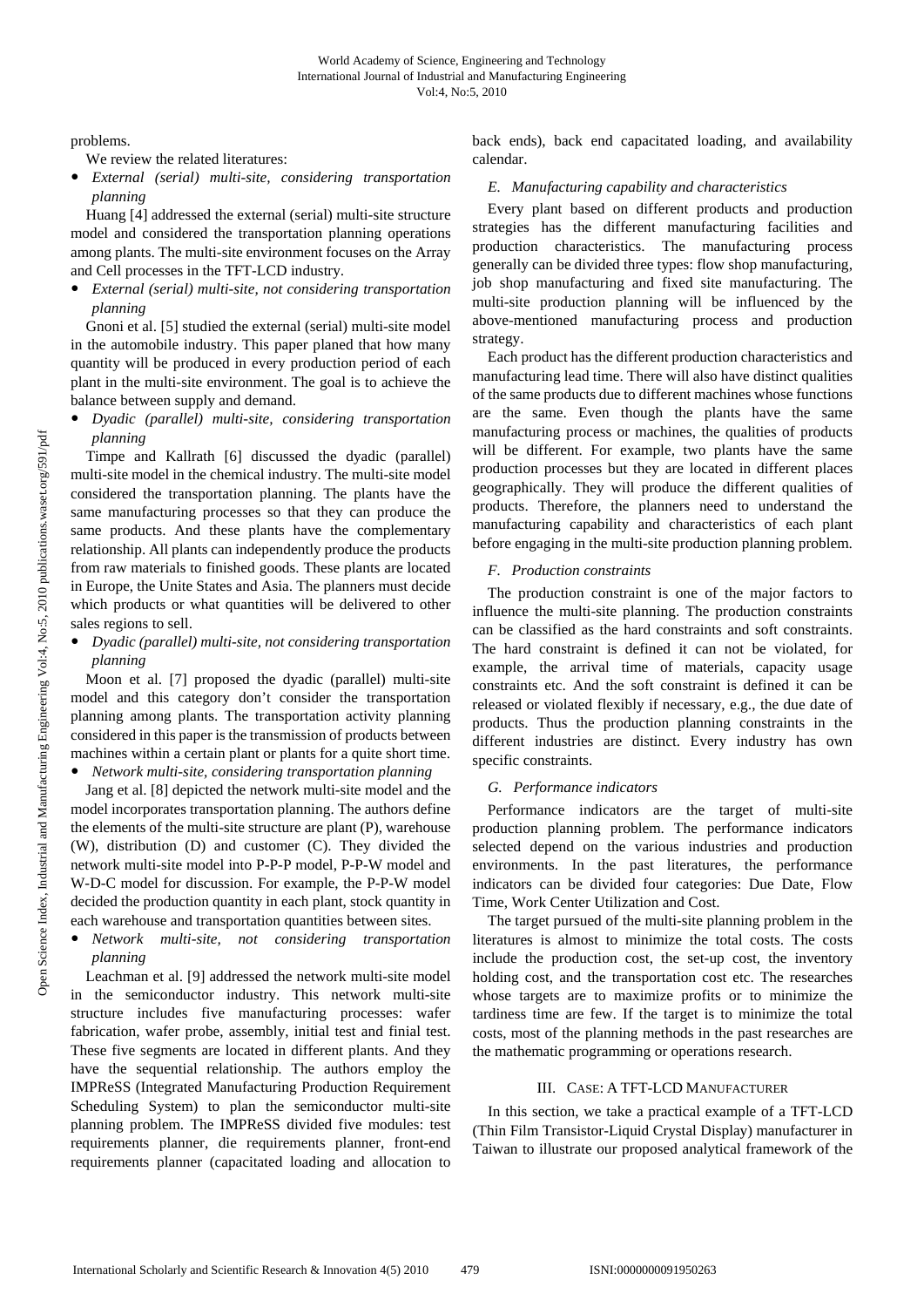multi-site planning problem. First, we give the background description. And then, we explain sequentially the six elements of the framework by means of the TFT-LCD industry.

## *A. The background description*

A TFT-LCD manufacturing process consists of three main sub-processes: Array, Cell and Module processes. Each process may have more than one factory, constituting a multi-site manufacturing environment. And the planning system of each process has different planning goals.

## *B. The analysis of the multi-site planning problem in the TFT-LCD industry*

In this subsection, we explain sequentially the six ingredients of the analytical framework by means of the TFT-LCD industry.

Multi-site conceptual model

The multi-site conceptual model in TFT-LCD industry is the "network" multi-site model. The former plants of the TFT-LCD manufacturer illustrated here, Array and Cell manufacturing processes, are located in Taiwan, and these different generation plants are in the different places geographically. The latter plants, the Module process, is in China, therefore the transportation planning operations between Cell and Module plants is an important problem.

Product structure (bill of manufacturing)

The Array process is very similar to semiconductor wafer fabrication except the material components. The raw material of Array process is the glass substrate which must be processed 5-7 times through cleaning, coating, exposure, developing, etching, and strip, etc.

The Cell process is the special step in TFT-LCD manufacturing, in which two components, Color Filter and TFT will be processed through cleaning, alignment, layer printing and rubbing. Then Color Filters will be added on the seal and be appended to TFT. After assembling, the liquid crystal will be injected into the panel. The former structure in Cell process is the parallel production lines, TFT and Color Filter processes respectively, and the production structure becomes the special-purpose lines after the partition operations.

The Module process is the last stage of TFT-LCD manufacturing process where the TFT-LCD panels are assembled with all the necessary parts such as black lights, ICs, and PCBs, to complete the final TFT-LCD products. Thus basically, the Module process is the assembly production lines. Production strategy

The production strategy in the TFT-LCD industry should adopt the assembly-to-order (ATO) strategy after the discussion with the managers in this company because of the factors of product structures, manufacturing characteristics and a variety of customer demands. The Array and Cell manufacturing processes should be the make-to-stock (MTS) strategy and the Module manufacturing process should be the make-to-order (MTO) strategy.

• Manufacturing capability and characteristics

The bottleneck processes almost occur in the Array and Cell plants for the TFT-LCD manufacturing. Because the gradual improvement of the TFT-LCD manufacturing technology, it will result in the production constraints in the different generation factories, for example, the products with 15 inches only can be produced in some specific plants but 17 inches ones are unrestricted. Therefore, when engaging in the multi-site production planning, the planners must consider the manufacturing capability in each plant and what products which plants are able to produce.

Production planning constraints

There are so many production planning constraints in the TFT-LCD industry, including the capacity's constraint of each plant, the capacity's constraint for each product in a certain plant, key materials' constraint, etc. [10]

• Performance indicators

In general, the performance indicators in the TFT-LCD industry are to minimize the total related costs, average tardiness time of forecast orders, average tardiness time of customer orders, and average setup time of orders, etc.



## *C. Hierarchical Planning for TFT-LCD industry*

The planning model for TFT-LCD industry is the hierarchical framework. As Fig. 12 shows, the disaggregation mechanism in this hierarchical framework can be described as time disaggregation, product disaggregation and resource disaggregation.

# *D. The mathematical model*

Generally, the sales department receives the future monthly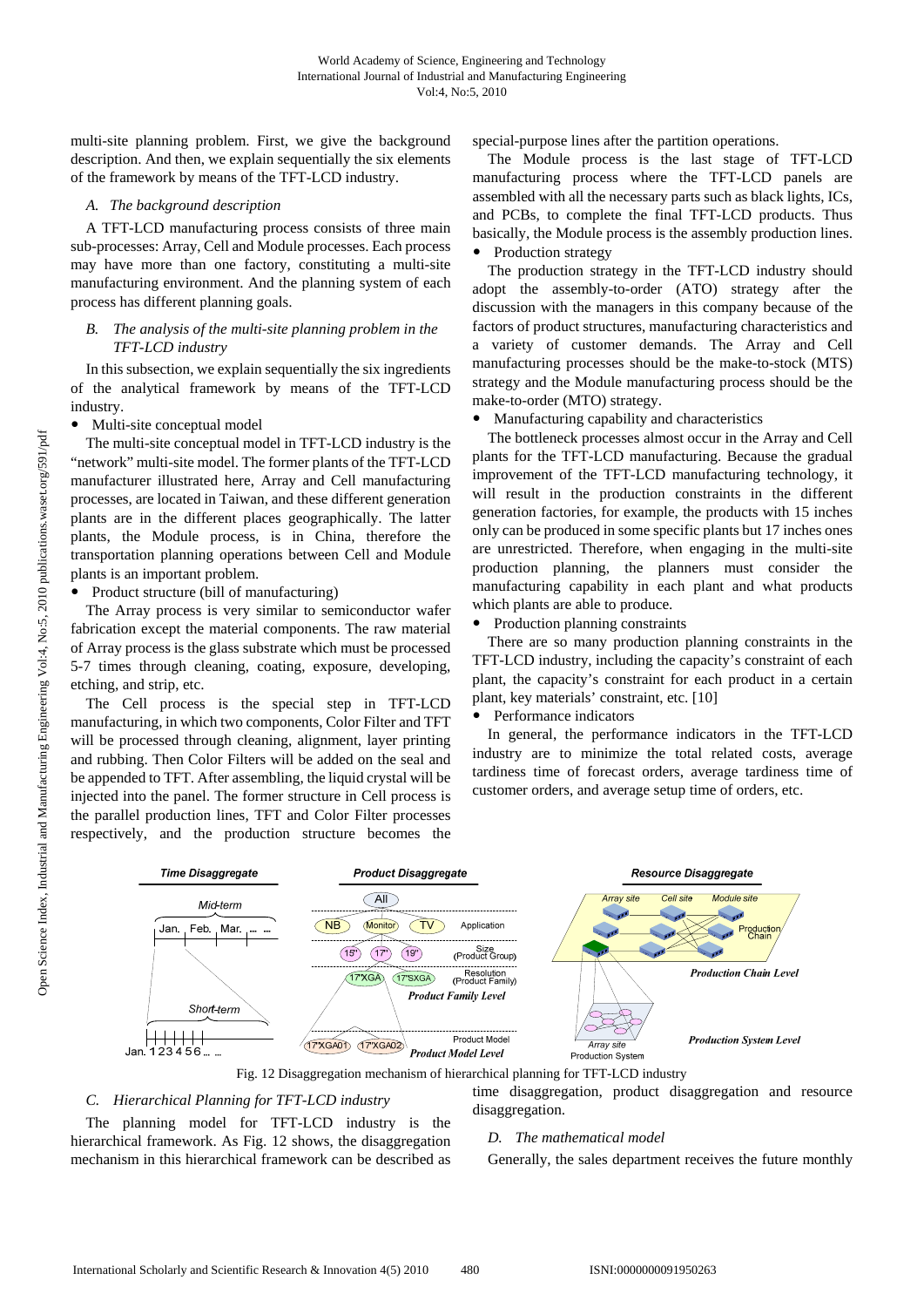forecast demands (e.g., six months). The forecast demands of the different customers are aggregated according to the various TFT-LCD products. Then, the personnel in the production planning department allocate the forecast demands to the multiple plants by the respective months.

Allocation decisions among multi-plant are made in terms of established decision criteria (i.e., the related costs), for example, production costs, products inventory costs, key materials purchase costs, and transportation costs between factories and distribution centers. Other decision considerations include the capacity constraints in each plant, key materials' supplying constraints and the constraints of manufacturing process's paths.

 The multi-site planning model can be formulated by the mathematical programming considering multiple practical planning characteristics and constraints. Here, the linear programming (LP) model is illustrated, as follows:

- *Indices*:
- $t = period$  index of monthly time-bucket  $(t=1,2,...,T)$ .
- $p =$  product index  $(p=1,2,...,P)$ .

i,  $j =$  production plant index  $(i, j=1,2,...,N$ . Here, *N* stands for the total numbers of plants).

- $k =$ raw material index  $(k=1,2,...,K)$ .
- $A = set of plants in the first production stage.$
- $Z =$  set of plants in the final production stage.
- $F(i)$ , $F(j)$  = set of plants in the previous production stage of plant *i* and *j*, respectively.
- $L(i), L(i)$  = set of plants in the next production stage of plant *i* and *j*, respectively.
- y *Parameters*:

 $d_{\text{int}}$  demand of product *p* at plant *i* in period *t*.

 $bom_{ipk}=$  number of units of material *k* used to make a unit of product *p* at plant *i*.

 $y\hat{d}$ <sub>it</sub> = the yield rate at plant *i* in period *t*.

 $cp_{\text{int}}$  unit cost of production for product *p* at plant *i* in period *t*. ch<sub>ipt</sub>= unit cost of inventory for product  $p$  at plant  $i$  in period  $t$ .  $cs_{\text{int}}$  unit cost of shortage for product *p* at plant *i* in period *t*.  $cb_{kt}$ = unit cost of purchase for raw material *k* in period *t*. cm<sub>kt</sub>= unit cost of inventory for raw material  $k$  in period  $t$ .  $ct_{ii}$ = unit cost of transportation between plant *i* and *j* in period *t*. cap<sub>it</sub>= available capacity for production at plant *i* in period *t*. unit<sub>in</sub>= the converted production unit for product *p* at plant *i*.  $LT_i$ = the production lead time for making one unit at plant *i*.  $BT_k$ = the purchase lead time for raw material *k*.  $DT_t$ = number of days included in period *t*.

# • *Decision variables*:

 $Q_{\text{int}}$  production amounts of product *p* at plant *i* in period *t*.  $B_{ik}$ = purchase amounts of raw material *k* at plant *i* in period *t*.  $I_{\text{int}}$  amounts of end of period inventory of product *p* at plant *i* in period *t*.

 $U_{\text{int}}$  backorder amounts of product *p* at plant *i* in period *t*.

 $M_{ikt}$  amounts of end of period inventory of material  $k$  at plant  $i$ in period *t*.

 $T_{\text{int}}$  amounts of product *p* transported between plant *i* and *j* in

period *t*.

QFipt= intermediate variables standing for the output in period *t* from the release production in period *t-1*.

 $QP_{\text{int}}$ = intermediate variables standing for the output in period *t* from the release production in period *t*.

## • Objective function :

The total costs considered include as follows: the production cost of each plant, the storage cost of products, the shortage cost of unfulfilled demands, the purchase cost and storage cost of raw materials, and the delivery cost of transporting semi-products between plants. Then, the objective (1) is to minimize the above-mentioned total costs.

$$
Min \sum_{i} \sum_{p} \sum_{t} (cp_{ipt}Q_{ipt} + ch_{ipt}I_{ipt}) + \sum_{i \in \mathbb{Z}} \sum_{p} \sum_{t} (cs_{ipt}U_{ipt}) + \sum_{i} \sum_{k} \sum_{t} (cb_{kt}B_{ikt} + cm_{kt}M_{ikt}) + \sum_{i,i \in \mathbb{Z}} \sum_{j,j \in A} \sum_{p} \sum_{t} (ct_{ijt}T_{ijpt})
$$
\n(1)

Constraints:

$$
QF_{ipt} = \left(\frac{LT_i}{DT_{t-1}}\right) \times Q_{ip,t-1} \times yd_{i,t-1} \times unit_{ip} \qquad \forall i, p, t \qquad (2)
$$

$$
QP_{ipt} = \left(\frac{DT_t - LT_i}{DT_t}\right) \times Q_{ipt} \times yd_{it} \times unit_{ip} \qquad \forall i, p, t \qquad (3)
$$

$$
I_{ipt} = I_{ip,t-1} + (QF_{ipt} + QP_{ipt}) - \sum_{j \in L(i)} T_{ijpt} \qquad \forall i (i \notin Z), p, t \qquad (4)
$$

$$
I_{ipt} = I_{ip,t-1} + (QF_{ipt} + QP_{ipt}) + U_{ipt} - U_{ip,t-1} - d_{ipt}
$$
\n(5)

$$
M_{ikt} = M_{ik, t-1} + B_{ik, t-bt_k} - \sum_{p} \left( \text{hom}_{ipk} \times Q_{ipt} \right) \qquad \forall i, k, t \tag{6}
$$

$$
Q_{jpt} = \sum_{i \in F(j)} T_{ijpt} \qquad \forall j (j \notin A), p, t \tag{7}
$$

$$
\sum_{p} Q_{ipt} \le cap_{it} \qquad \forall i, t \tag{8}
$$

$$
Q_{ipt}, I_{ipt}, U_{ipt} \ge 0 \qquad \forall i, p, t \tag{9}
$$

$$
B_{ikt}, M_{ikt} \ge 0 \qquad \forall i, k, t \tag{10}
$$

$$
T_{ijpt} \ge 0 \qquad \forall i, j, p, t \tag{11}
$$

Constraints (2)–(3) indicate the production features in the TFT-LCD manufacturing process. Due to the lengthy manufacturing lead time, e.g., 5-7 days in the Array process, the release production quantities in the present time-bucket will output partially into the current time-bucket and subsequent time-bucket, respectively. Note that the term "unit" means the production unit. The production unit in the Array process is a "cassette (or lot)" that includes about 20 glass substrates. After entering the Cell process, a glass substrate is split into six or eight pieces through partition operation. They are split according to "economic cutting size" (that is, minimizing the percentage of discarding a useless part of one glass substrate), affected by the different sizes of substrates and various